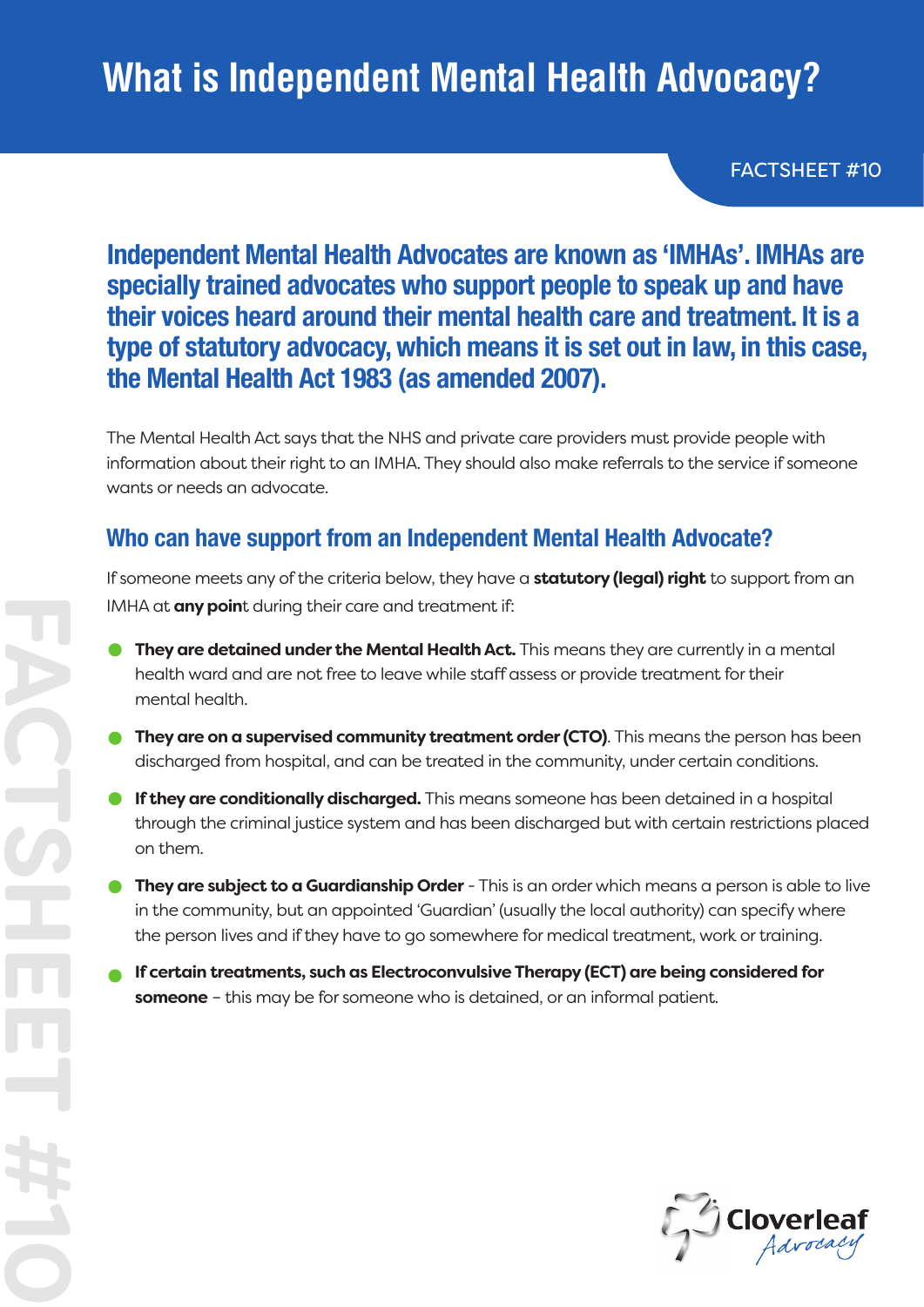# **What is Independent Mental Health Advocacy?**

FACTSHEET #10

#### **What can an IMHA do?**

An IMHA can help someone to:

- Get and understand information about how the Mental Health Act affects them, including any conditions and restrictions
- **O** Understand and exercise their rights.
- Understand the rights of other people under the Mental Health Act (for example their Nearest Relative)
- Access free legal support for appealing to a Mental Health Review Tribunal
- Helping them to voice their views, wishes and feelings with regards to your mental health care and treatment.
- Attending meetings (for example ward reviews, multidisciplinary reviews, discharge planning meetings)
- Making a complaint or raising a concern about their care and treatment Access their records about care and treatment

Even when someone can't tell their IMHA what they want, our advocates will use different ways of working to establish their views and wishes as far as possible and ensure their rights are upheld. (This is called 'non-instructed advocacy)

#### **Who can make a referral to the IMHA service?**

We accept referrals from;

- The person themselves
- Their nearest relative
- Mental Health Act office
- Hospital Ward staff

**FACTSHEET #10**

- Responsible Clinicians
- Community Mental Health Teams

If the person is able (has capacity) to consent to the referral, we would ask that their consent is gained before they are referred.

In some hospitals, we work with the mental health trust to operate an 'opt-out' referral process, so that everyone is able to meet with an IMHA if they want to before deciding if they want advocacy support.

If someone does not meet the criteria for an IMHA (for example they are an 'informal' patient), there may be another advocacy service who can support. This may be provided by Cloverleaf, or another local service. Our Contact and Support Team will be able to provide more information about other services available, so please CONTACT US.